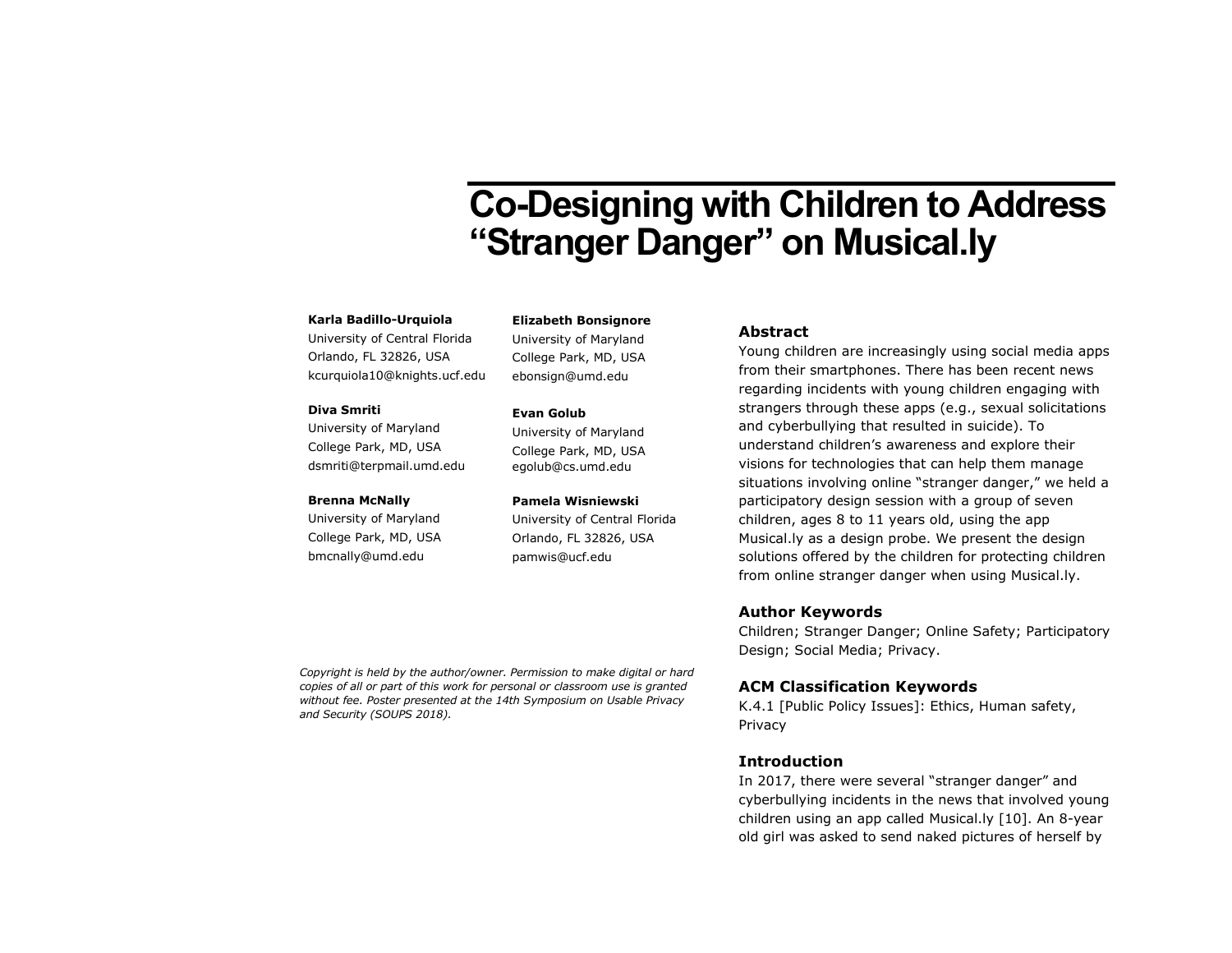



Figure 1. Screenshots of the mobile application Musical.ly used for the design probe mock ups, showing sample login and user profile pages. a predator posing as Justin Bieber [19], while a 10-year old girl committed suicide after a video of her getting bullied was uploaded to the mobile app [3]. Musical.ly's terms of service aim to comply with the Children's Online Privacy Protection Rule by stating that their service is "NOT FOR PERSONS UNDER THE AGE OF 13<sic>" [11]. However, these news reports reflect that children younger than 13 are not only using the app, but are also engaging with strangers through it.

To understand children's perceptions of online stranger danger and explore solutions that can help children manage potentially dangerous situations, we held a participatory design session with a group of seven children ages 8 to 11 years old, using Musical.ly as a technology probe. This poster provides an overview of the children's design recommendations which included parental involvement, alerting others, risk detection, banning, and education.

# **Background**

The phrase "Stranger Danger" has historically been used to teach children about physical safety [8]. It was intended to raise children's awareness of potentially harmful situations by telling them to stay away from people they do not know. While the effectiveness of this method has been questioned [14], it remains a common strategy and phrase among adults (e.g., educators, parents, and policymakers) when trying to teach children how to protect themselves from serious risks, such as abduction.

Meanwhile, today's technological landscape has rapidly brought issues of stranger danger to online contexts. For example, 37% of children between 11 and 16-years old have experienced trolling, 18% aggressive and

violent content, 12% cyber stalking, and another 12% unwanted sexual solicitations [4]. To address these concerns, there has been substantial work conducted in the intersection of children, social media, and online safety within the SIGCHI community (e.g., [9, 12, 21, 22]). Studies have investigated parent's and children's sharing preferences as well as their perceptions of online threats [9]. Others have specifically examined online risk experiences [16–18], though much of this work has focused on adolescents, as opposed to younger children.

Few studies in extant online safety literature directly explore socio-technical interventions to protect children from online risks [12]. Nascent work has been done to empower children to devise their own solutions for managing these risks [7]. We extend these efforts by working with children to co-design social media features that address online "stranger danger."

# **Methods**

We held a Cooperative Inquiry design session [2] with children and adult researchers at the University of Maryland's Kidsteam. We describe this approach and our design session on "stranger danger," which focused on two scenarios using the Musical.ly social media mobile application.

*The Musical.ly Application as a Design Probe* Musical.ly is a popular social media application that allows children to create and share short videos, send personal messages, and create live broadcasts (Figure 1). The application has over 200 million registered users and has been among the top 100 apps in the App Store for two consecutive years [6]. We selected Musical.ly for this co-design session as its features,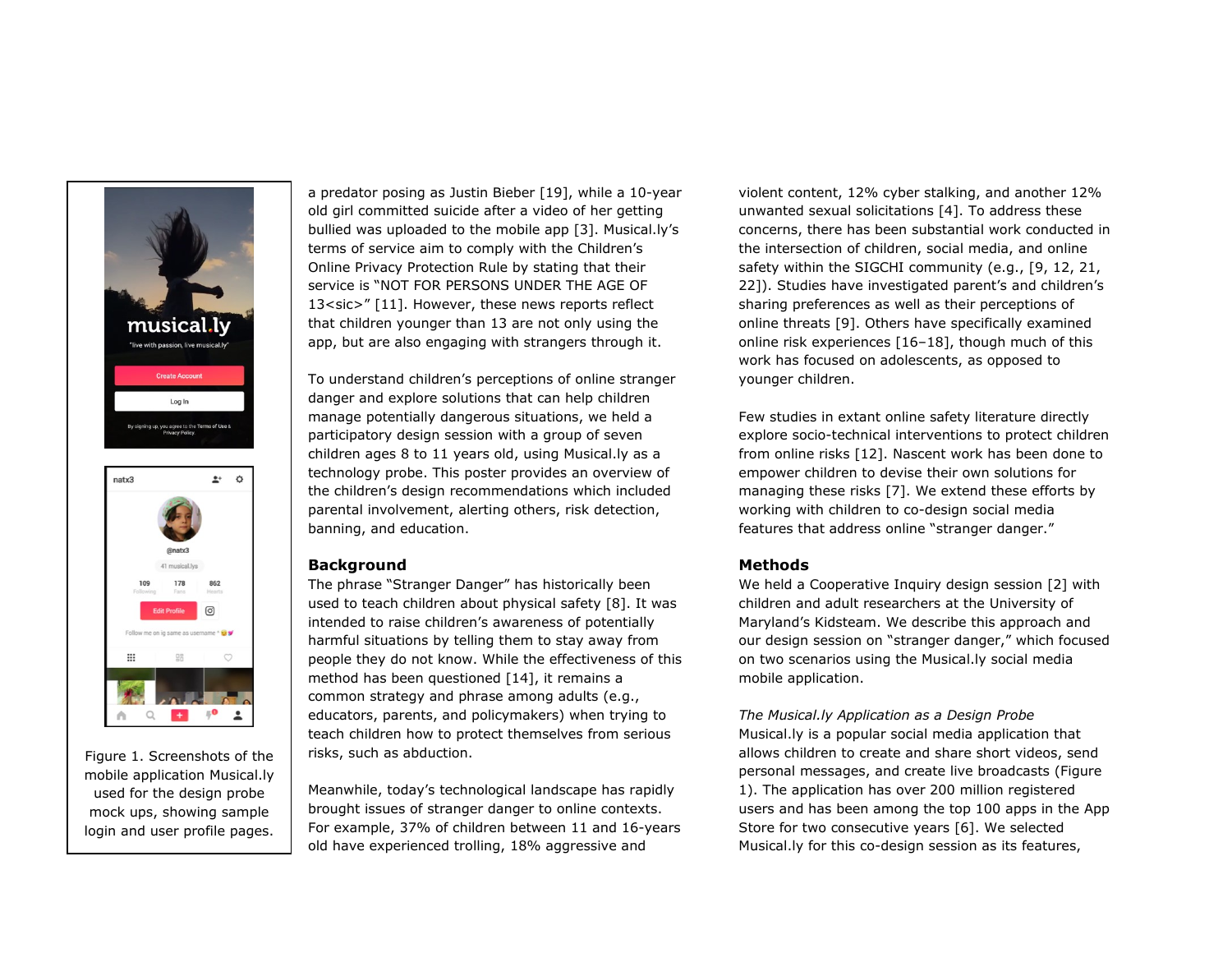#### *Tricky Stranger Scenario*:

Suzie, a 7-year old girl, uses Musical.ly to share videos with her family and friends. She receives a friend request from a boy named Jessy. He seems to be her age, so she adds him. A few minutes later, Jessy sends Suzie a private direct.ly message. Suzie and Jessy talk for a few minutes. Jessy keeps asking questions. Maybe she shouldn't have told him all about herself.

#### *Cyberbullying Scenario*:

Kenny, a 10-year old boy, uses Musical.ly to lip-sync and post for others to see. When Kenny was walking home, a group of bullies picked on him, video recorded it, and posted the video on Musical.ly. Kenny received a lot of mean messages. Strangers were making fun of him because of the viral video of him getting bullied. Kenny felt extremely sad and was afraid to post more musicals.

Figure 2. Design scenarios.

'musical' and 'direct.ly', exemplify the types of communication common to social media which can expose children to issues of stranger danger [1, 13]. "Musers" (musical.ly users) create *musicals,* and use *direct.ly* to send messages to other Musers.

# *Cooperative Inquiry with Children*

We selected Cooperative Inquiry (CI) as our research approach because one of our goals was to understand children's perspectives of their online interactions and to gauge their level of awareness of safety issues such as "stranger danger." According to Wurtele and Kenny [20], when coming up with ways to educate children on safety, youth's perspectives should be incorporated. Most importantly, CI privileges children's insights, knowledge, and design ideas to inform the development of novel, child-centered features in interactive technologies [2]. A 90-minute CI session is comprised of four activities: (1) snack time, (2) circle time, (3) main design activity, and (4) design ideas summary presentation ("big ideas"). Co-design partners were divided up into 2-3 smaller intergenerational groups to complete the activity. Each small group used the "Big Paper" [5, 15] technique, which utilizes large easel-size sheets of paper to allow children and adults to draw out and annotate their design ideas. Two scenarios (Figure 2), based on actual news events and articles publicized over the past two years, were used as design prompts.

## *Participants*

Our design session included seven children and ten adult design partners. The adult participants included graduate students (masters and doctoral) and university faculty. The children came from a variety of socio-economic and educational backgrounds (e.g., public, private, home-schooled). The children were

divided into sub-groups by age and sex. [Table 1](#page-2-0) further details the child participant's demographics.

| Group                            | Age | <b>Sex</b> | <b>Semesters on</b><br>Design Team | Musical.ly<br><b>Experience</b> |
|----------------------------------|-----|------------|------------------------------------|---------------------------------|
| Group 1<br>"Younger<br>Children" | 8   | F          | 3                                  | No                              |
|                                  | 8   | м          | 1                                  | Familiar                        |
|                                  | 8   | м          |                                    | Familiar                        |
| Group 2<br>"Older<br>Boys"       | 10  | м          | 5                                  | No                              |
|                                  | 11  | м          | 3                                  | Muser                           |
| Group 3<br>"Older<br>Girls"      | 11  | F          | 3                                  | Muser                           |
|                                  | 11  | F          |                                    | Muser                           |

<span id="page-2-0"></span>Table 1. Participant Demographics Table

# **Findings**

Children in the design session recommended many mobile app features that could help a child who was experiencing a "stranger danger" situation. We saw some interesting differences in preferences based on age and gender, which we summarize below.

# *Parental Involvement*

All groups mentioned parental control features, where parents could monitor their child's Musical.ly account through a separate "parent account." The older boys suggested that parents should supervise their children's activity by receiving *all* their children's posts, while the younger children and older girls preferred that parents only have access to media that children reported. The younger children and older girls created "Tell a Parent" buttons to alert their parents if they felt that online interactions were moving beyond what they could control or understand. The older girls complemented this button with a location-sharing feature.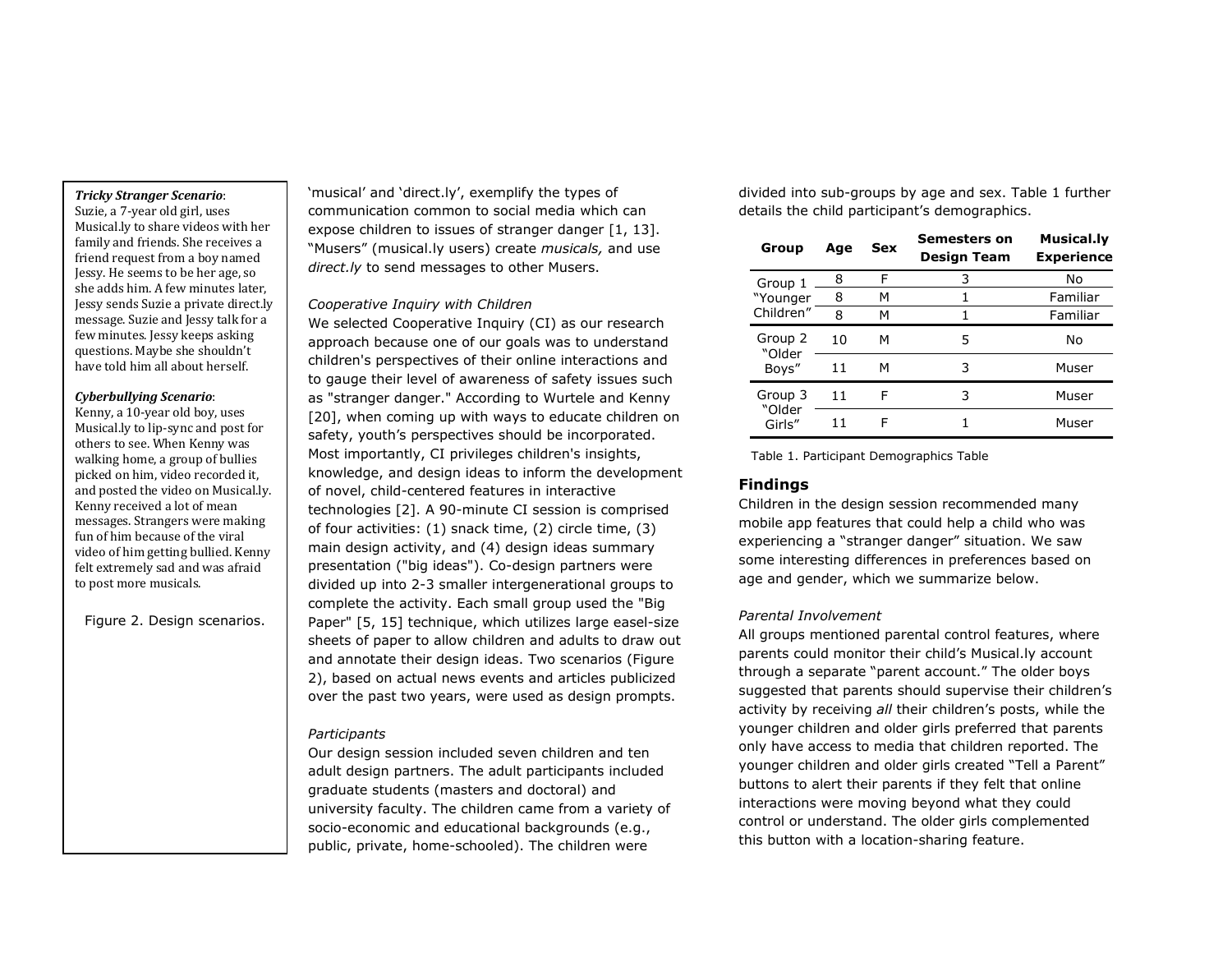## *Alerting Others*

The children suggested a separate "Popo" button to alert police if they felt their parents would not be able to contain the situation. Relatedly, the younger children wanted parents to have a method for alerting Musical.ly about dangerous situations. The older girls, on the other hand, suggested having a "Stranger Danger" button to report cyberbullying videos and other potentially harmful situations to help victims.

#### *Risk Detection*

All groups suggested features that automatically detect risky content, whether it be words, phrases, or images. The younger children wanted an angry faced emoji to appear instead of inappropriate words or phrases, hiding it from view. They wanted the app to be able to distinguish between real (e.g., the profile belongs to the person it describes) or fake accounts (e.g., a person is posing as someone they are not). If the account was real, a star would appear next to the person's profile picture. If the account was fake, the profile picture would also display a red dot. The older boys and girls suggested flagging accounts based on keywords or profile pictures. They explained that if a person uses a picture that looks like it was taken off the Internet (i.e., stock photos), the profile would be flagged and blocked. The younger children and older girls wanted to be able to block a person whom they suspected to be an adult or a threat. Once blocked, the profile would then need to be verified by the company's app team before it could become active.

#### *Banning*

The younger children described a "decline" button, in which a child could decline a friend request or message and prevent the person from contacting the child again. They wanted ways to request banning videos or individuals from the platform.

#### *Education*

The older girls and boys also wanted to include educational features in the app that could help teach children about appropriate use of information. For example, learning points would show why users should not share personal information with strangers, or show ways for bullies to become "good Samaritans." The younger children proposed that the app teach a bully by intervening a negative situation, such as turning the bully's "mean videos" to "positive" ones.

## **Discussion and Conclusion**

Findings from our exploratory study suggest that: (1) children are more attuned to potentially dangerous situations than stereotypical didactic assumptions might allow, (2) children wanted nuanced and diverse ways to manage potentially harmful situations, and (3) interestingly, as with [7], their designs included adults as mediators and supporters, contrasting anecdotal evidence that children may not want adults to access their social media circles. Overall, we found that younger children wanted more help in *learning* about what Stranger Danger entails and how to avoid it, while older children wanted more options for *managing* it, whether on their own, or with help from an adult. We plan to further probe and parse these exploratory findings in future design sessions.

## **Acknowledgements**

We would like to thank the adult and child design partners of the University of Maryland's Kidsteam.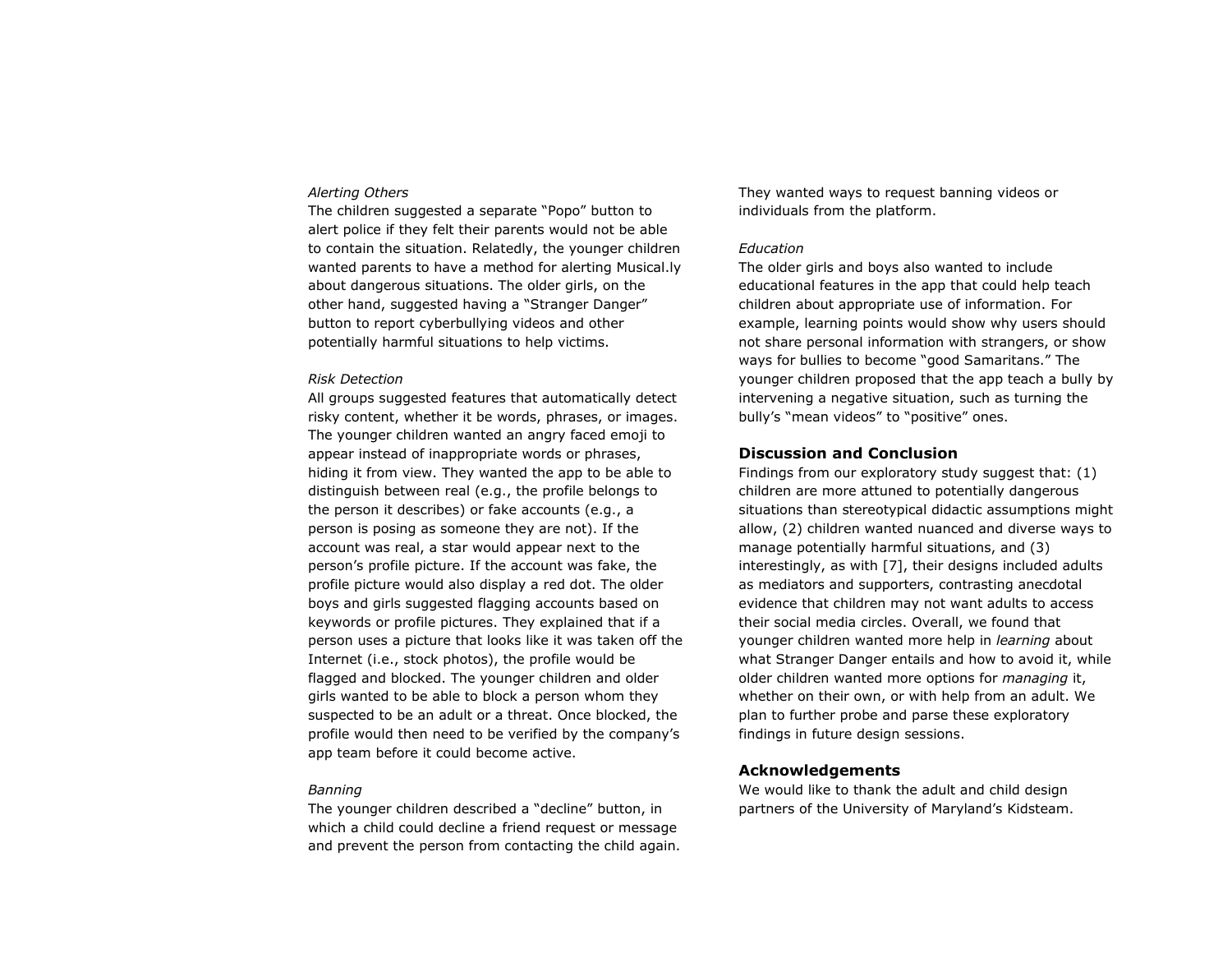# **References**

- [1] Dad warns of app's potential privacy dangers for children: 2017. *http://abcnews.go.com/Lifestyle/dad-warnspotential-privacy-dangers-children-musicallyapp/story?id=49387669*. Accessed: 2018-01-05.
- [2] Druin, A. 1999. Cooperative Inquiry: Developing New Technologies for Children with Children. *Proceedings of the SIGCHI Conference on Human Factors in Computing Systems* (New York, NY, USA, 1999), 592–599.
- [3] Eltagouri, M. 2017. A 10-year-old's schoolyard fight was posted on social media. She hanged herself two weeks later. *Washington Post*.
- [4] Experiences of 11-16 year olds on social networking sites: *http://www.nspcc.org.uk:81/services-andresources/research-andresources/2014/experiences-of-11-16-year-oldson-social-networking-sites/*. Accessed: 2018-01- 15.
- [5] Fails, J.A. et al. 2013. Methods and Techniques for Involving Children in the Design of New Technology for Children. *Foundations and Trends® in Human–Computer Interaction*. 6, 2 (Dec. 2013), 85–166. DOI:https://doi.org/10.1561/1100000018.
- [6] From Musers To Money: Inside Video App Musical.ly's Coming Of Age: *https://www.forbes.com/sites/natalierobehmed/2 017/05/11/from-musers-to-money-inside-videoapp-musical-lys-coming-of-age/*. Accessed: 2018- 01-17.
- [7] McNally, B. et al. 2018. Co-designing Mobile Online Safety Applications with Children.

*Proceedings of the 2018 CHI Conference on Human Factors in Computing Systems* (2018).

- [8] Miltenberger, R.G. et al. 2013. Efficacy of the Stranger Safety Abduction-Prevention Program and Parent-Conducted in Situ Training. *Journal of Applied Behavior Analysis*. 46, 4 (Dec. 2013), 817–820.
- [9] Moser, C. et al. 2017. Parents? And Children?s Preferences About Parents Sharing About Children on Social Media. *Proceedings of the 2017 CHI Conference on Human Factors in Computing Systems* (New York, NY, USA, 2017), 5221–5225.
- [10] musical.ly: *https://musical.ly/en-US/*. Accessed: 2018-01-14.
- [11] musical.ly: *http://www.musical.ly/en-US/term*. Accessed: 2018-05-25.
- [12] Pinter, A.T. et al. 2017. Adolescent Online Safety: Moving Beyond Formative Evaluations to Designing Solutions for the Future. *Proceedings of the International Conference on Interaction Design and Children* (2017).
- [13] Schoolgirl's self-harm on social media app Musical.ly picked up half a world away: *http://www.smh.com.au/national/education/scho olgirls-selfharm-on-social-media-app-musicallypicked-up-half-a-world-away-20160831 gr5g9b.html*. Accessed: 2018-01-17.
- [14] Smith, K. 2014. Discourses of childhood safety: what do children say? *European Early Childhood Education Research Journal*. 22, 4 (Aug. 2014), 525–537. DOI:https://doi.org/10.1080/1350293X.2014.947
- [15] Walsh, G. et al. 2013. FACIT PD: A Framework for Analysis and Creation of Intergenerational Techniques for Participatory Design. *Proceedings*

834.